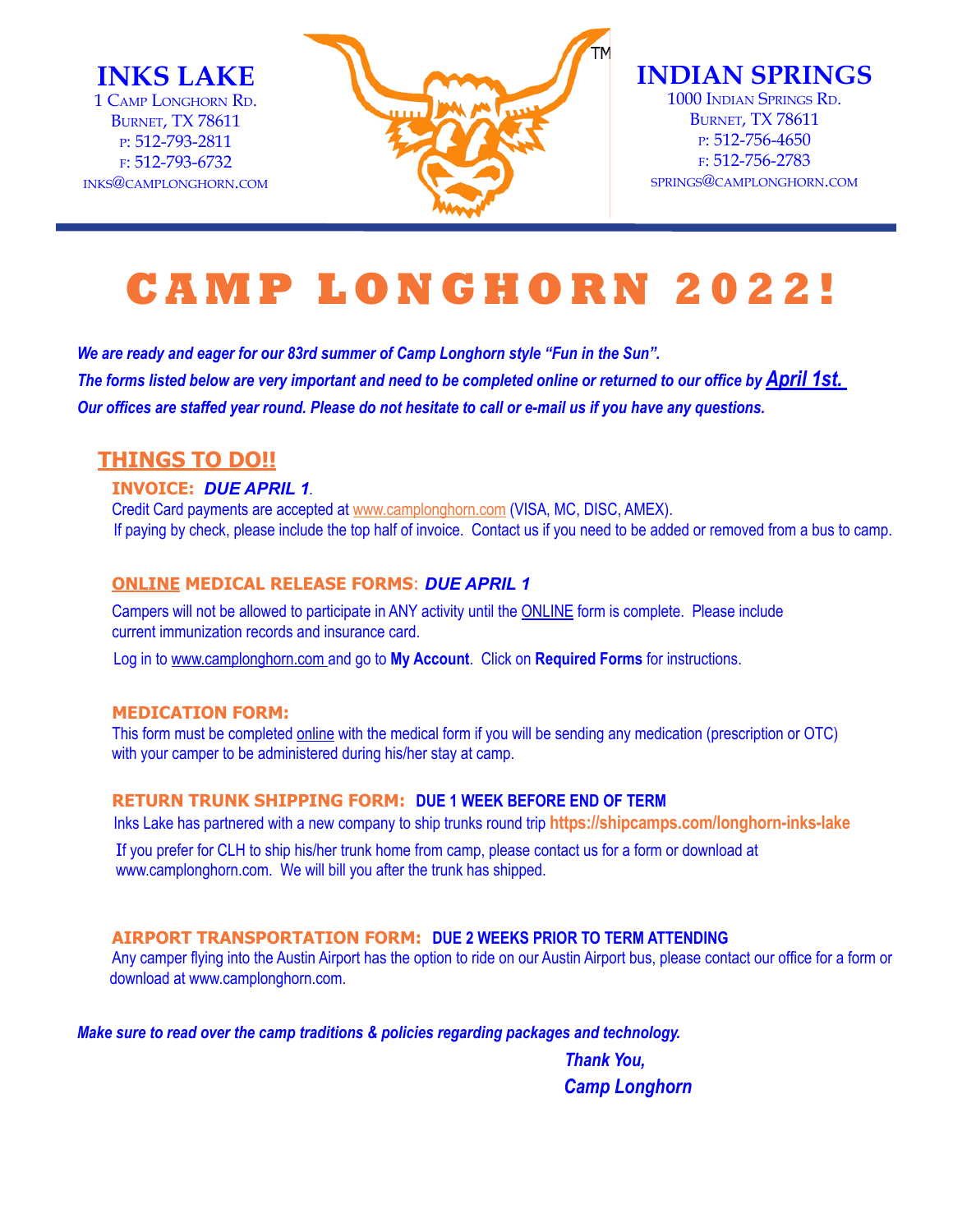# **START OF TERM (aka OPENING DAY):**

We are unable to accommodate campers arriving before 2:00 p.m. Keep in mind, a late arrival delays cabin activities and pictures for the yearbook. During drop off parents must say goodbye and let their child join his and her cabin. Should you have to arrive late, please notify us immediately so we can assist you in making alternative arrangements.

# **BUSES: (**see schedule insert)

Riding the bus to camp is a valuable experience for all campers. It is a great transition as Camp Staff ride the bus with the campers. Please give any written messages or medications to the bus counselor. Don't forget, you are limited to your footlocker, one laundry bag and one carry-on bag! Lunch will be provided on most buses. **NO CANDY, GUM OR COOKIES PLEASE**!

**\*Please arrive to your bus location 30 mintues before departure time for check-in, loading and saying goodbye. AUSTIN AIRPORT BUS:** (for flyers only)

The Austin Airport (ABIA) is the only airport we provide transportation to and from Camp. There is no bus charge for those campers flying in, the return bus fee is \$95.43. Please make sure your Austin **ARRIVAL TIME** is between 10:00 am and 12:00 p.m. and your **RETURN DEPARTURE** is between 11:00 am and 2:00 p.m.. Our camp representative is only available at the airport during these times. \*Transportation Form(download at camplonghorn.com) please return 2 weeks prior to term Private aircraft are welcome at the Burnet Municipal Airport. Due to the busy Opening & Visitors Day Schedules, Camp cannot provide transportation. Fuel service (100LL and Jet-A) is available. Call the Airport at 512-756-6655 for more information. Rental car information call Hertz at 830-798-1879 or Enterprise 830-693-8970

# **DIRECTIONS:** (map enclosed)

**Camp Longhorn Inks Lake** - may be reached by traveling west from Burnet on Hwy. 29 for 10.2 miles. After crossing the bridge over Inks Lake, take your first left onto CR 301. The road leads to the Camp entrance on the left side of the road (one mile from the bridge). \*If using a GPS system, enter CAMP LONGHORN INKS LAKE (see map insert for directions)

We keep a record of birthdays and celebrate in a special camp way. The Camp's traditional observance plus your gift (envelopes only) and cards will make it the day it deserves to be. **NO FOOD, CANDY or GUM! CAMP TRIPS:** (if allowed)

**Camp Longhorn Indian Springs** - travel west from Burnet on Hwy 29 for 2 miles, turn left on FM 3509: Go 6 miles and look for the Camp Longhorn entrance on the left. \*If using a GPS system, enter CAMP LONGHORN INDIAN SPRINGS 1000 Indian Springs Rd., Burnet, TX 78611.

# **END OF TERM (aka VISITOR'S-DAY):**

V-Day is a special time for family, friends and staff to visit and for your camper to show off a bit during activities.The gates will open at 8:30 a.m. for visiting and footlocker loading. The activity program will begin at 9:30 a.m. and ends at 11:00 a.m. Refreshments are available for purchase and the Merit Store welcomes visitors to shop any time during V-Day. Should there be inclement weather, check our website or Facebook for updates. V-DAY is the only time visiting with campers is allowed. Please advise friends and relatives. NO PETS PLEASE!

*If V-day is not allowed, we will have a drive thru pickup, similar to last summer, with staggered pickup times. We will make a determination as it gets closer, and we will keep you apprised.*

# **FUTURE CAMPER INTERVIEWS:**

*(entering 2nd grade or older)* Interviews for new campers or prospective counselors are available on Visitor's Day at each camp. Prospects may come to camp for this essential interview anytime, but due to the busy summer program, visitors may only get a limited tour when camp is in session.



# OPENING DAY & VISITORS DAY

**FOOTLOCKERS:** (see shopping links @camplonghorn.com) We recommend trunks no larger than 13 1/2"H x 32"L in size. Due to the limitation of space for baggage, campers are limited to 1 footlocker and 1 duffle or laundry bag. Footlockers may be carried on all buses, but must be accompanied by the camper. If your camper is flying into the Austin Airport, we suggest shipping your footlocker via UPS or Fed Ex ahead of time. Our shipping addresses are listed on the first page. *Please note: 150 lb. limit for Fed Ex. To ship trunk to and from camp please use ShipCamps* **https://shipcamps.com/longhorn-inks-lake** *or contact our office.*  **TRUNK TAGS:** Enclosed are 2 tags per camper. Attach one to your laundry bag and one to your trunk. Please contact us if you need a replacement or received the wrong tag. Print FIRST & LAST name on each tag. (No initials please). **INMERITANCE:**

| START OF TERMATTAWAYTOGO!                                                                                                                        | <b>VISITOR'S DAYEND OF TERM</b> |
|--------------------------------------------------------------------------------------------------------------------------------------------------|---------------------------------|
| <mark>!FIRST TERM: ………………………Sunday, June 5</mark> (2:00-3:00 pm) <mark>!!FIRST TERM…………………………Sat., June 18</mark> (8:30-11:00 am) <mark>,</mark> |                                 |
| <mark>!</mark> SECOND TERM:…………………Sunday, June 19 (2:00-3:00 pm)    SECOND TERM………………………Sat., July 9 (8:30-11:00 am)                             |                                 |
| .<br><mark>!</mark> THIRD TERM:Sunday, July 10 (2:00-3:00 pm) <mark>!</mark> I THIRD TERMSat., July 30 (8:30-11:00 am) <mark>!</mark><br>"       |                                 |
|                                                                                                                                                  |                                 |

# CAMP TRADITIONS & POLICIES *Please read carefully and keep for reference.*

## **BIRTHDAYS:**

Beginning with the 6th grade group, campers are eligible for out-of-camp travel. These trips are limited to travel between the camps with the exception of longer special trips for the 9th and 10th grade groups. The Ranger Program, operated by Longhorn Rangers, Ltd, for the 10th grade boys involves extensive travel in Camp vehicles. **CONTACTING CAMP**:

All communication concerning your camper should be made through your camp director. **INKS LAKE**: 512-793-2811 or inks@camplonghorn.com; Nurse: ext 2042 **INDIAN SPRINGS**: 512-756-4650 or springs@camplonghorn.com; Nurse: ext 2112

**DANCE THEMES:** Theme sheet enclosed

**DIETARY NEEDS:** Please contact the camp director and disclose in the Medical Information. **EARLY BIRD:**

Receiving your Early Bird is earning your invitation back to CLH the following year. It is the biggest and most important accomplishment a camper can achieve during the term. Every camper has the opportunity to earn their Early Bird by being a friend, contributing to the cabin, and abiding by the Golden Rule. Early bird application for the following summer will be available ONLINE one-week after the completion of term with a return deadline of **October 1st.** Eighth grade and older campers must qualify for the Marine-Marina, Wrangler, Wrangler Chief and Ranger Programs. Because space is limited, there is a chance your child may be placed on an Early Bird waiting list for the following summer. **ELECTRONICS:**

Camp is a time to UNPLUG and we appreciate your support! Campers may NOT bring to camp any device that can play or record video, has internet capability, or may be recharged from an electrical outlet. This includes CELL PHONES, video players, digital cameras, iPads, Nooks or Kindles, music players or game consoles; GoPros or smart watches that have internet. Confiscated items will be kept in Directors office until the end of term. *Camp Longhorn is not responsible for any lost or stolen items.* 

## **EMAILS & PHOTOS:** next page

Merits from Mom, Dad or Grandparents? Your Camper must complete a form that will be in their mail box the first Monday of camp. Campers may inherit up to 25 merits each from Mom, Dad or Grandparents that attended CLH! Anything over 25 will mailed to parents to spend in Merit Store on Visitor's Day. **MAIL:** \*See Insert!! **NO BOX** policy.

**ALL boxes will be returned to sender even those from AMAZON. PLEASE ADVISE FAMILY & FRIENDS** *(This does not*  apply to trunks & laundry bags) Camper mail may be sent a few days before the term without the cabin name on it. *NO FOOD, CANDY or GUM! Emergency item packages need to be addressed c/o Director, please advise.* **MERITS:**

Campers do not need spending money while at camp. We use a Merit System and each camper can earn merits daily to save and spend in the Merit Store during their term shopping days. Don't forget to pack the Carnival Merits & Online Merit Question Merits!

*Parents, the information below will be helpful for your camper's happiness at camp. Help us keep CLH Traditions a strong part of your camper's experience.*